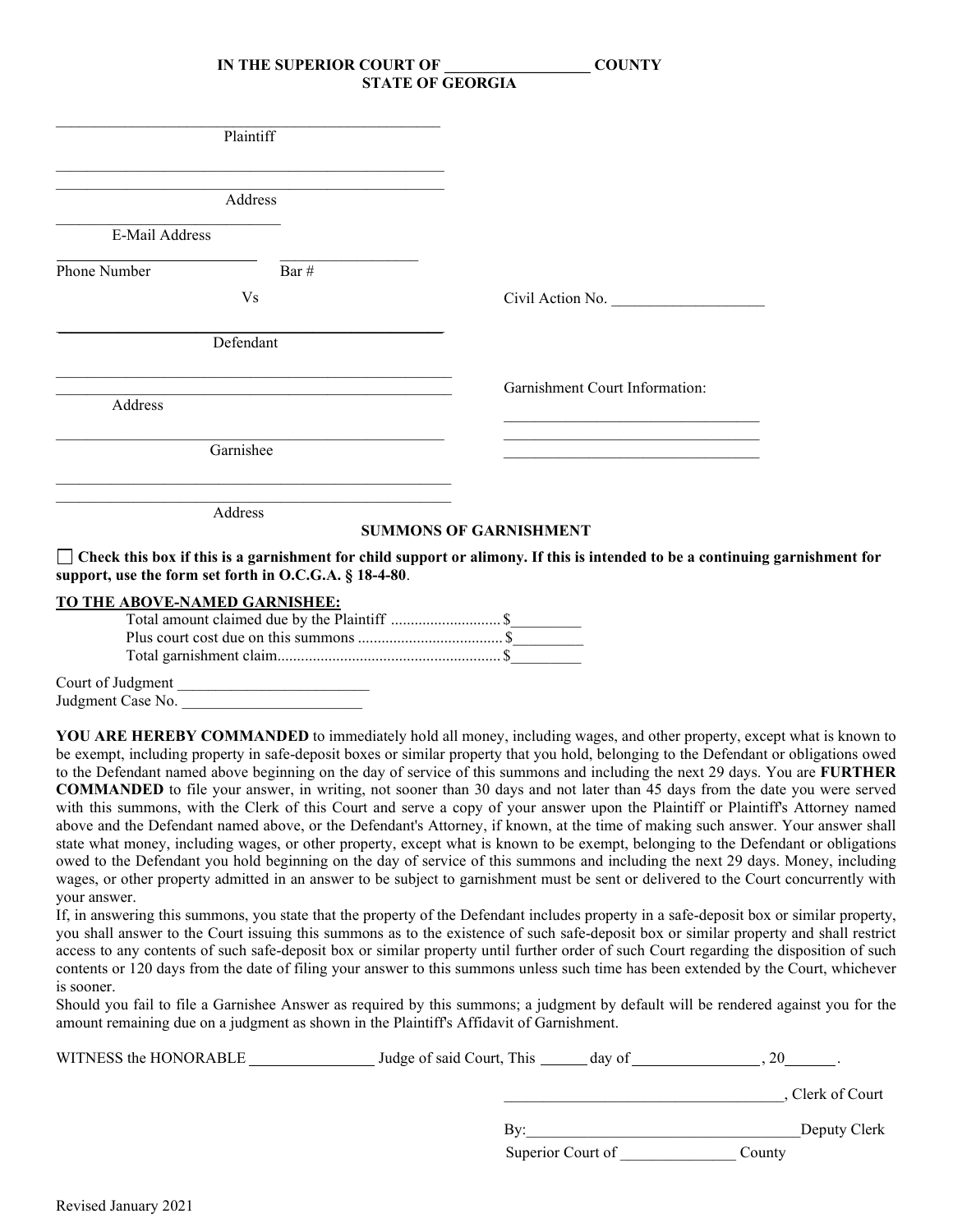\_\_\_\_\_\_\_\_\_\_\_\_\_\_\_\_\_\_\_\_\_\_\_\_\_\_\_\_\_\_\_\_\_\_\_\_\_\_\_\_\_\_ Plaintiff

VS

Civil Action No.

 $\mathcal{L}_\mathcal{L}$  , which is a set of the set of the set of the set of the set of the set of the set of the set of the set of the set of the set of the set of the set of the set of the set of the set of the set of the set of Defendant

 $\mathcal{L}_\mathcal{L} = \mathcal{L}_\mathcal{L} = \mathcal{L}_\mathcal{L} = \mathcal{L}_\mathcal{L} = \mathcal{L}_\mathcal{L} = \mathcal{L}_\mathcal{L} = \mathcal{L}_\mathcal{L} = \mathcal{L}_\mathcal{L} = \mathcal{L}_\mathcal{L} = \mathcal{L}_\mathcal{L} = \mathcal{L}_\mathcal{L} = \mathcal{L}_\mathcal{L} = \mathcal{L}_\mathcal{L} = \mathcal{L}_\mathcal{L} = \mathcal{L}_\mathcal{L} = \mathcal{L}_\mathcal{L} = \mathcal{L}_\mathcal{L}$ **Garnishee** 

## **ATTACHMENT FOR SUMMONS OF GARNISHMENT**

Other known names of the Defendant:

Current and past addresses of the Defendant:

Social security number or federal tax identification number of the Defendant:

# **THIS PLEADING SHALL NOT BE FILED WITH THE COURT**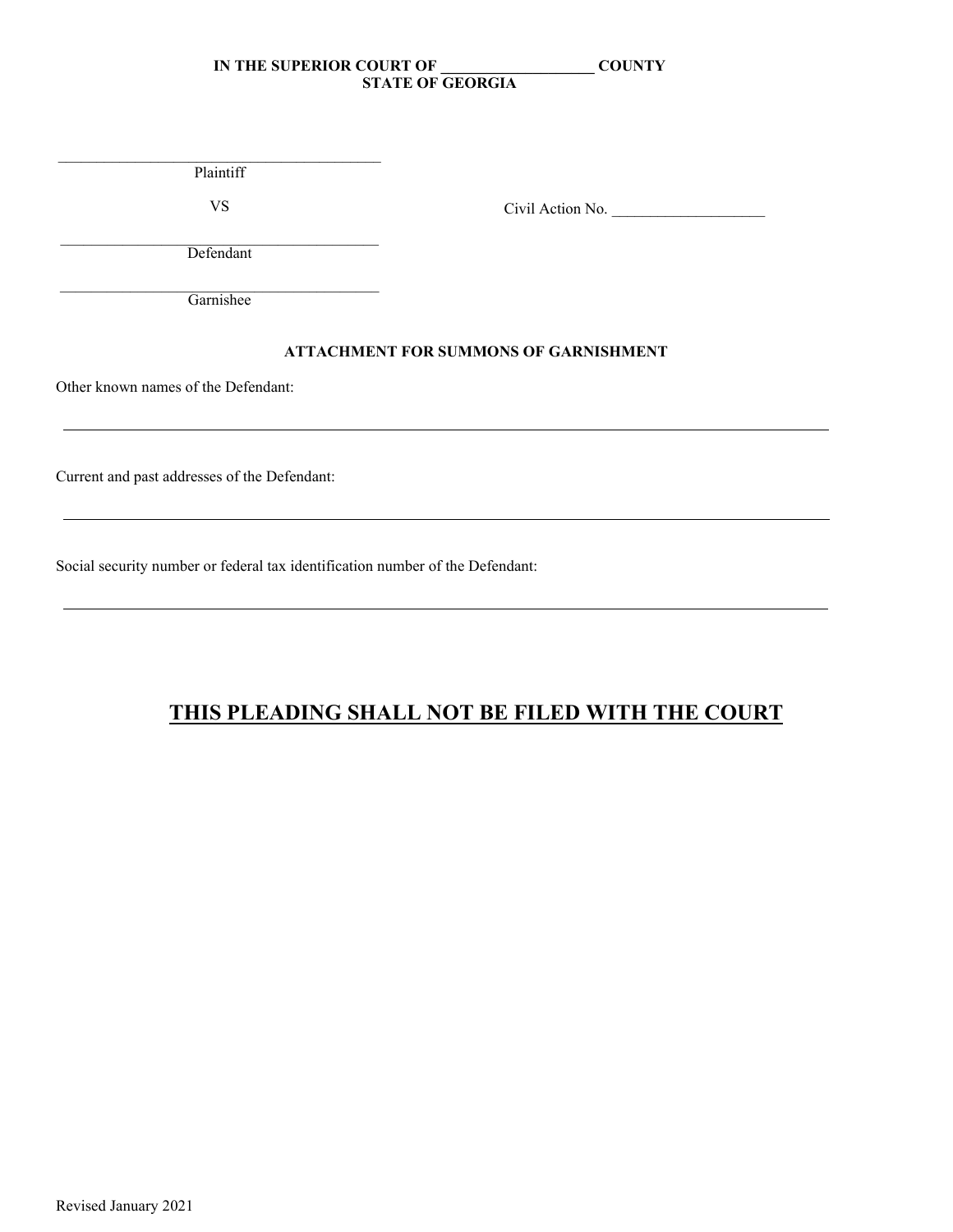| Plaintiff                                                                                              |                                                                                                              |
|--------------------------------------------------------------------------------------------------------|--------------------------------------------------------------------------------------------------------------|
| Address                                                                                                |                                                                                                              |
| E-Mail Address                                                                                         |                                                                                                              |
| Phone Number<br>Bar #                                                                                  |                                                                                                              |
| V <sub>s</sub>                                                                                         | Civil Action No.                                                                                             |
| Defendant                                                                                              | Garnishment Court Information:                                                                               |
| Address                                                                                                |                                                                                                              |
| Garnishee                                                                                              |                                                                                                              |
| Address<br>$\Box$ Check if the Garnishee is a financial institution.                                   | <b>AFFIDAVIT OF GARNISHMENT</b>                                                                              |
| □ Check if garnishment is for the collection of child support or alimony. See OCGA. § 18-4-50. et seq. |                                                                                                              |
| Personally appeared (Print Name) who on oath says:                                                     |                                                                                                              |
| I am the □Plaintiff □Attorney for Plaintiff □Agent for Plaintiff.<br>1.                                |                                                                                                              |
| 2.                                                                                                     | The Plaintiff obtained a judgment against the Defendant in Case Number _________, in the __________<br>Court |
| currently.                                                                                             | of County, County, State, and no agreement requires forbearance from garnishment which is applied for        |
| 3.                                                                                                     | \$ is the balance due, which consists of the sum of \$ Principal, \$ Post Judgment interest, and             |
| $\mathbb{S}$                                                                                           | Other (e.g., prejudgment interest, attorney's fees, costs[exclusive of the cost of this action]).            |
| Upon the Affiant's personal knowledge or belief, the sum stated herein is unpaid.<br>4.                |                                                                                                              |
| This                                                                                                   |                                                                                                              |
|                                                                                                        |                                                                                                              |
|                                                                                                        | $\Lambda$ CC $\sim$ $\Lambda$                                                                                |

Affiant

Sworn to and Subscribed Before Me,

This \_\_\_\_\_\_\_\_\_\_\_\_\_\_\_\_\_\_\_\_\_\_.

\_\_\_\_\_\_\_\_\_\_\_\_\_\_\_\_\_\_\_\_\_\_\_\_\_\_\_\_\_\_\_ Notary Public or Deputy Clerk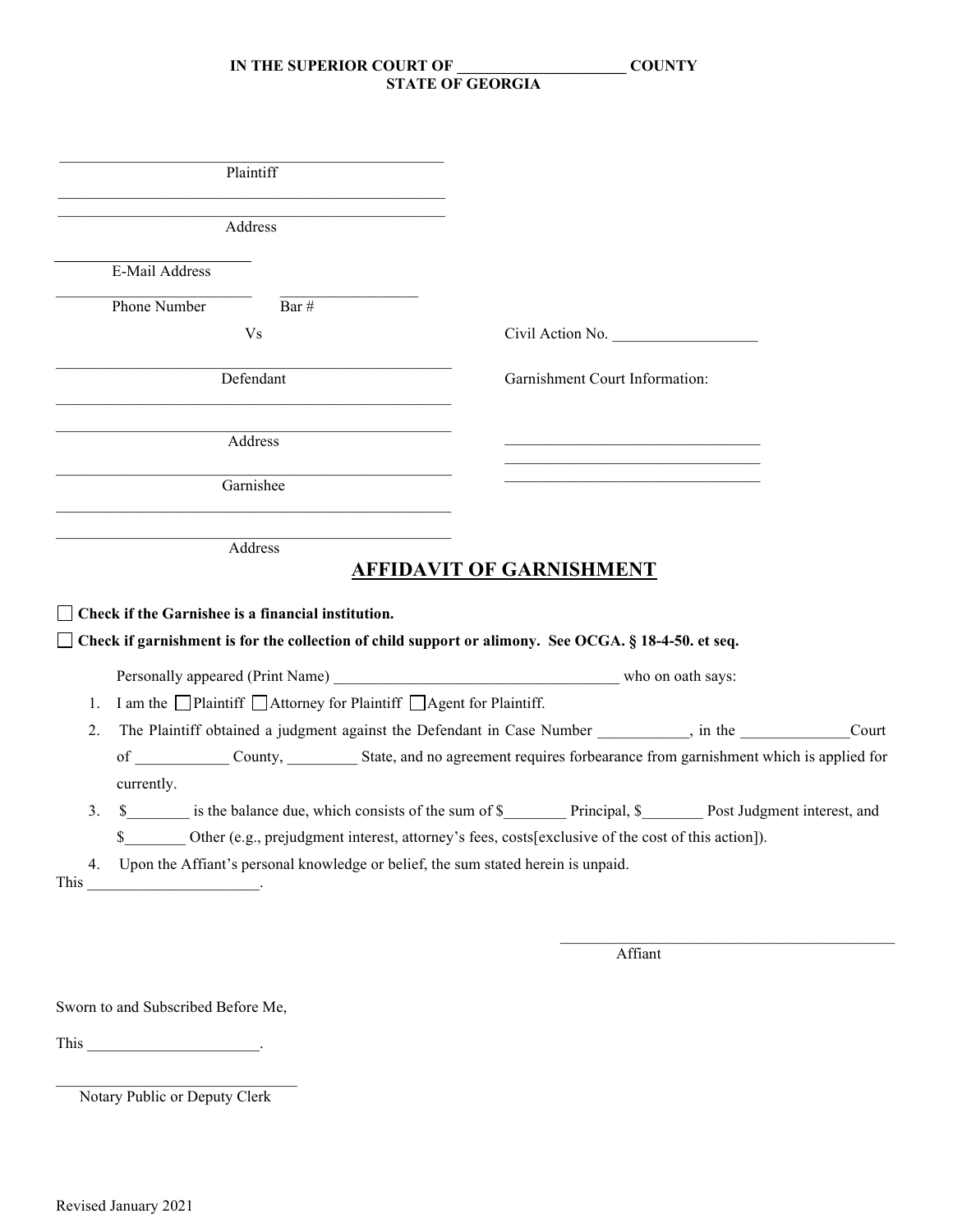Plaintiff

 $\mathcal{L}_\mathcal{L} = \mathcal{L}_\mathcal{L} = \mathcal{L}_\mathcal{L} = \mathcal{L}_\mathcal{L} = \mathcal{L}_\mathcal{L} = \mathcal{L}_\mathcal{L} = \mathcal{L}_\mathcal{L} = \mathcal{L}_\mathcal{L} = \mathcal{L}_\mathcal{L} = \mathcal{L}_\mathcal{L} = \mathcal{L}_\mathcal{L} = \mathcal{L}_\mathcal{L} = \mathcal{L}_\mathcal{L} = \mathcal{L}_\mathcal{L} = \mathcal{L}_\mathcal{L} = \mathcal{L}_\mathcal{L} = \mathcal{L}_\mathcal{L}$ 

VS Civil Action No. \_\_\_\_\_\_\_\_\_\_\_\_\_\_\_\_\_\_\_\_\_\_\_

 $\mathcal{L}_\mathcal{L}$  , which is a set of the set of the set of the set of the set of the set of the set of the set of the set of the set of the set of the set of the set of the set of the set of the set of the set of the set of Defendant

\_\_\_\_\_\_\_\_\_\_\_\_\_\_\_\_\_\_\_\_\_\_\_\_\_\_\_\_\_\_\_\_\_\_\_\_\_\_\_\_\_ Garnishee

## **CERTIFICATE OF SERVICE OF NOTICE TO DEFENDANT OF RIGHT AGAINST GARNISHMENT OF MONEY, INCLUDING WAGES, AND OTHER PROPERTY**

This is to certify that I have this day served the Defendant in the foregoing matter with a copy of the garnishment summons and affidavit, together with Notice to Defendant of Right Against Garnishment of Money, Including Wages and Other Property, and a copy of the Defendant's Claim Form as required in Georgia Code Annotated, Section 18-4-8(a), by:

 $\Box$  depositing in the United States Mail pursuant to OCGA 18-4-8(b)(1)(A) or (C)

or

 $\Box$  personal service pursuant to OCGA 18-4-8(b)(1)(B).

This  $\_\_\_\_$  day of  $\_\_\_\_\_\_\_$ . 20  $\_\_\_\_\_\_\_\_\_\.\$ 

\_\_\_\_\_\_\_\_\_\_\_\_\_\_\_\_\_\_\_\_\_\_\_\_\_\_\_\_\_\_\_\_\_\_\_\_\_\_\_\_\_\_\_\_\_ (Agent for) Plaintiff

Sworn to and Subscribed Before Me,

This  $\_\_\_\_$  day of  $\_\_\_\_\_\_\_$ , 20  $\_\_\_\_\_\_\_\_\_\_\_\_\_\_$ 

 $\mathcal{L}_\text{max}$  , which is a set of the set of the set of the set of the set of the set of the set of the set of the set of the set of the set of the set of the set of the set of the set of the set of the set of the set of Notary Public or Deputy Clerk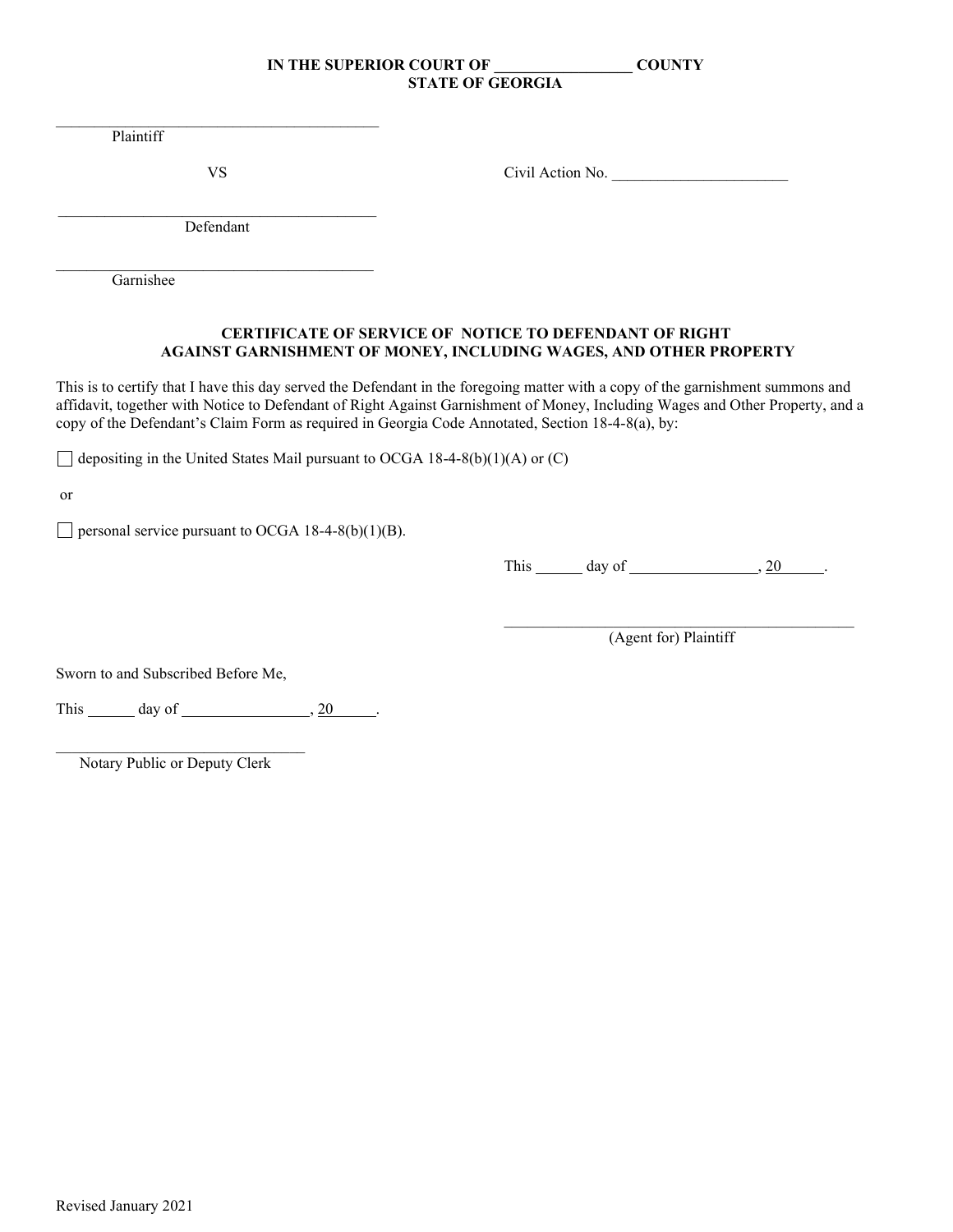| Plaintiff                                                                                                                                                                                                                                |                                       |
|------------------------------------------------------------------------------------------------------------------------------------------------------------------------------------------------------------------------------------------|---------------------------------------|
| the control of the control of the control of the control of the control of the control of the control of the control of the control of the control of the control of the control of the control of the control of the control<br>Address |                                       |
| E-Mail Address                                                                                                                                                                                                                           |                                       |
| Bar #<br>Phone Number                                                                                                                                                                                                                    |                                       |
| <b>Vs</b>                                                                                                                                                                                                                                | Civil Action No.                      |
| Defendant                                                                                                                                                                                                                                | <b>Garnishment Court Information:</b> |
| Address                                                                                                                                                                                                                                  |                                       |
| Garnishee                                                                                                                                                                                                                                |                                       |
| Address                                                                                                                                                                                                                                  |                                       |

#### **NOTICE TO DEFENDANT OF RIGHT AGAINST GARNISHMENT OF MONEY, INCLUDING WAGES, AND OTHER PROPERTY**

You received this notice because money, including wages, and other property belonging to you have been garnished to pay a court judgment against you. HOWEVER, YOU MAY BE ABLE TO KEEP YOUR MONEY, INCLUDING WAGES, OR OTHER PROPERTY. **READ THIS NOTICE CAREFULLY.**

State and federal law protects some money, including wages, from garnishment even if it is in a bank. Some common exemptions are benefits from social security, supplemental security income, unemployment, workers' compensation, the Veterans' Administration, state pension, retirement funds, and disability income. This list of exemptions does not include all possible exemptions. A more detailed list of exemptions is available at the Clerk of Court's office located at the above address, and on the website for the Attorney General [\(www.law.ga.gov\)](http://www.law.ga.gov/).

Garnishment of your earnings from your employment is limited to the lesser of 25 percent of your disposable earnings for a week or the amount by which your disposable earnings for a week exceed \$217.00. More than 25 percent of your disposable earnings may be taken from your earnings for the payment of child support or alimony or if a Chapter 13 bankruptcy allows a higher amount.

#### **TO PROTECT YOUR MONEY, INCLUDING WAGES, AND OTHER PROPERTY FROM BEING GARNISHED, YOU MUST:**

1. Complete the Defendant's Claim Form as set forth below; and

2. File this completed claim form with the Clerk of Court's office located at the above address.

FILE YOUR COMPLETED CLAIM FORM AS SOON AS POSSIBLE. You may lose your right to claim an exemption if you do not file your claim form within 20 days after the Garnishee's Answer is filed or if you do not mail or deliver a copy of your completed claim form to the Plaintiff and the Garnishee at the addresses listed on this notice.

The Court will schedule a hearing within ten days from when it receives your claim form. The Court will mail you the time and date of the hearing at the address that you provide on your claim form. You may go to the hearing with or without an attorney. You will need to give the Court documents or other proof that your money is exempt.

The Clerk of Court cannot give you legal advice. IF YOU NEED LEGAL ASSISTANCE, YOU SHOULD SEE AN ATTORNEY. If you cannot afford a private attorney, legal services may be available.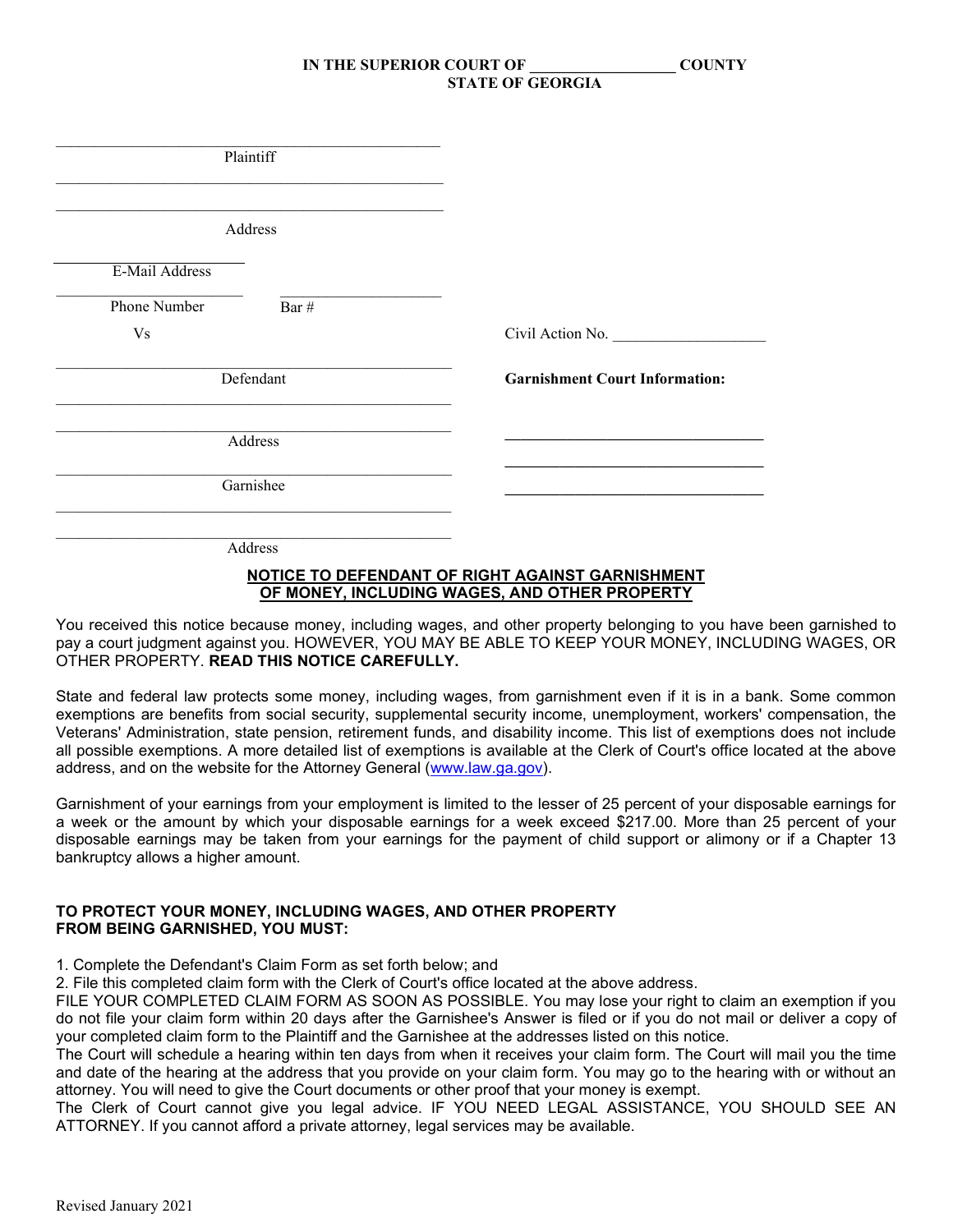## **DEFENDANT'S CLAIM FORM Case No. \_\_\_\_\_\_\_\_\_\_\_\_\_\_\_\_\_\_\_**

| <b>I CLAIM EXEMPTION from garnishment. Some of my money or property held by</b><br>the garnishee is exempt because it is: (check all that apply)<br>$\Box$ 1. Social security benefits.                                                                    |
|------------------------------------------------------------------------------------------------------------------------------------------------------------------------------------------------------------------------------------------------------------|
| $\Box$ 2. Supplemental security income benefits.                                                                                                                                                                                                           |
| $\Box$ 3. Unemployment benefits.                                                                                                                                                                                                                           |
| $\Box$ 4. Workers' compensation.                                                                                                                                                                                                                           |
| 5. Veterans' benefits.                                                                                                                                                                                                                                     |
| $\Box$ 6. State pension benefits.                                                                                                                                                                                                                          |
| $\Box$ 7. Disability income benefits.                                                                                                                                                                                                                      |
| $\Box$ 8. Money that belongs to a joint account holder.<br>$\Box$ 9. Child support or alimony.                                                                                                                                                             |
| $\Box$ 10. Exempt wages, retirement, or pension benefits.                                                                                                                                                                                                  |
| $\Box$ 11. Exemptions for taxes due on income or earnings not subject to employer withholding.                                                                                                                                                             |
| $\Box$ 12. Other exemptions as provided by law.                                                                                                                                                                                                            |
|                                                                                                                                                                                                                                                            |
|                                                                                                                                                                                                                                                            |
|                                                                                                                                                                                                                                                            |
| I further state: (check all that apply)                                                                                                                                                                                                                    |
| $\Box$ 1. The Plaintiff does not have a judgment against me.<br>$\Box$ 2. The amount shown due on the Plaintiff's Affidavit of Garnishment is incorrect.                                                                                                   |
| □ 3. The Plaintiff's Affidavit of Garnishment is untrue or legally insufficient.                                                                                                                                                                           |
|                                                                                                                                                                                                                                                            |
| Send the notice of the hearing on my claim to me at:                                                                                                                                                                                                       |
| Address:                                                                                                                                                                                                                                                   |
| Phone Number: ____<br><u>and the state of the state of the state of the state of the state of the state of the state of the state of the state of the state of the state of the state of the state of the state of the state of the state of the state</u> |
| Email Address:                                                                                                                                                                                                                                             |

The statements made in this claim form are true to the best of my knowledge and belief.

.

Defendant's signature

 $_{\bigcirc}$  Date

Print name of Defendant

## **CERTIFICATE OF SERVICE**

This is to certify that I have this day served the Plaintiff or Plaintiff's Attorney and the Garnishee in the foregoing matter with a copy of this pleading by depositing it in the United States Mail in a properly addressed envelope with adequate postage thereon.

This \_\_\_\_\_\_\_ day of \_\_\_\_\_\_\_\_\_\_\_\_\_\_\_, 20\_\_\_.

\_\_\_\_\_\_\_\_\_\_\_\_\_\_\_\_\_\_\_\_\_\_\_\_\_\_\_\_\_\_\_\_\_\_\_\_\_\_\_ Defendant or Defendant's Attorney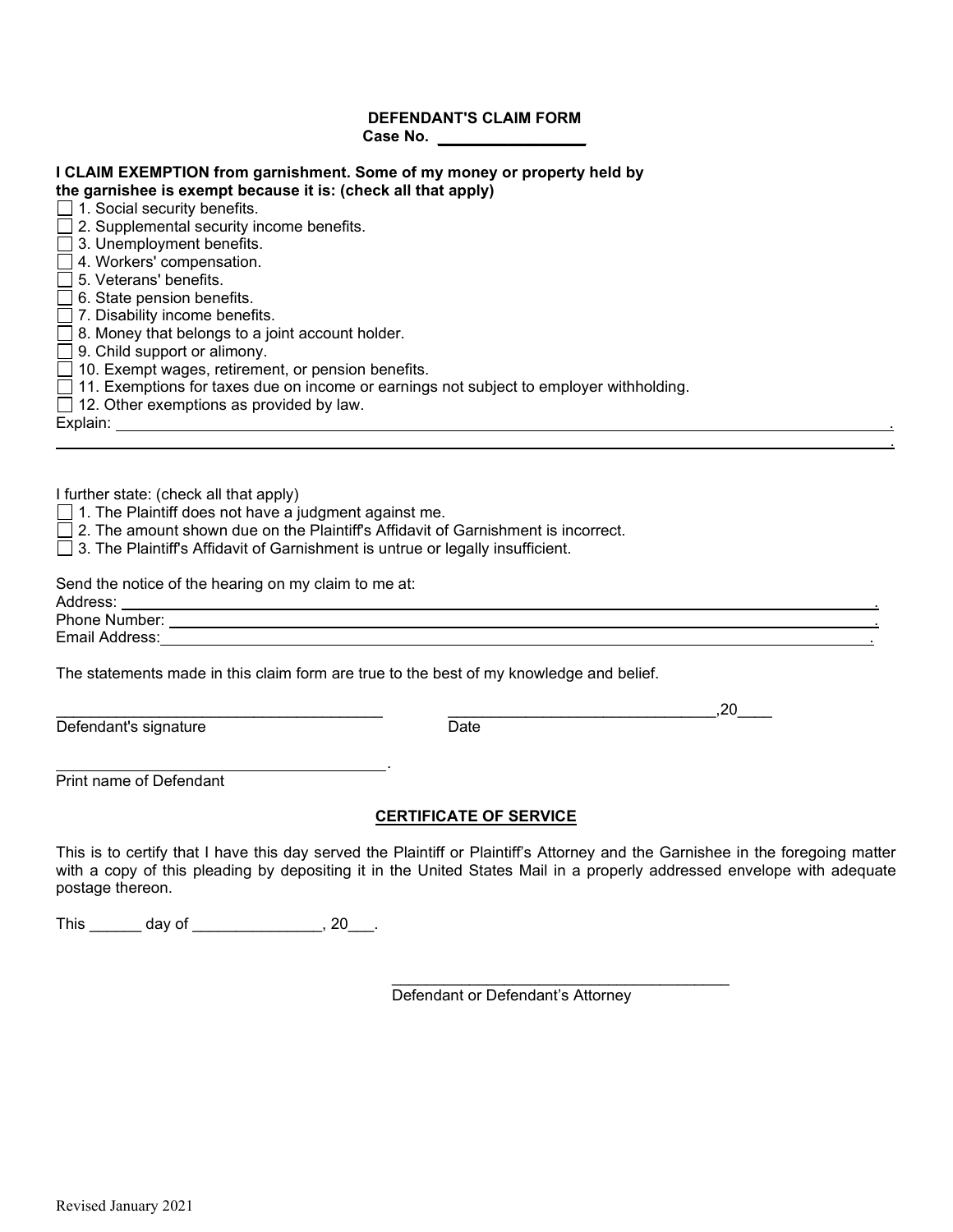$\mathcal{L}_\text{max}$  and  $\mathcal{L}_\text{max}$  and  $\mathcal{L}_\text{max}$  and  $\mathcal{L}_\text{max}$  and  $\mathcal{L}_\text{max}$ Plaintiff

Vs

Civil Action No.

\_\_\_\_\_\_\_\_\_\_\_\_\_\_\_\_\_\_\_\_\_\_\_\_\_\_\_\_\_\_\_\_\_\_\_\_\_\_\_\_\_\_\_\_\_\_ Defendant

\_\_\_\_\_\_\_\_\_\_\_\_\_\_\_\_\_\_\_\_\_\_\_\_\_\_\_\_\_\_\_\_\_\_\_\_\_\_\_\_\_\_\_\_\_\_ Garnishee

## GARNISHEE ANSWER OF

1. At the time of service or from the time of service to the time if this Garnishee Answer, the Garnishee had in its possession the following described property of the Defendant:

\_\_\_\_\_\_\_\_\_\_\_\_\_\_\_\_\_\_\_\_\_\_\_\_\_\_\_\_\_\_\_\_\_\_\_\_\_\_\_\_\_\_\_\_\_\_\_\_\_\_\_\_\_\_\_\_\_\_\_\_\_\_\_\_\_\_\_\_\_\_\_\_\_\_\_\_\_\_\_\_\_\_ \_\_\_\_\_\_\_\_\_\_\_\_\_\_\_\_\_\_\_\_\_\_\_\_\_\_\_\_\_\_\_\_\_\_\_\_\_\_\_\_\_\_\_\_\_\_\_\_\_\_\_\_\_\_\_\_\_\_\_\_\_\_\_\_\_\_\_\_\_\_\_\_\_\_\_\_\_\_\_\_\_\_ \_\_\_\_\_\_\_\_\_\_\_\_\_\_\_\_\_\_\_\_\_\_\_\_\_\_\_\_\_\_\_\_\_\_\_\_\_\_\_\_\_\_\_\_\_\_\_\_\_\_\_\_\_\_\_\_\_\_\_\_\_\_\_\_\_\_\_\_\_\_\_\_\_\_\_\_\_\_\_\_\_\_.

2. At the time of service or from the time of service to this Garnishee Answer, all obligations accruing from the Garnishee to the Defendant are in the amount of \$\_\_\_\_\_\_\_\_\_\_\_\_\_\_\_.

3. \$ is the amount herewith paid into court.

4. The Garnishee further states:

Signed

Garnishee, Garnishee's Attorney, or Officer or Employee of Garnishee

## **CERTIFICATE OF SERVICE**

This is to certify that I have this day served the Plaintiff or Plaintiff's Attorney and the Defendant or Defendant's Attorney in the foregoing matter with a copy of this pleading by depositing it in the United States Mail in a properly addressed envelope with adequate postage thereon.

This day of the contract of the contract of the contract of the contract of the contract of the contract of the contract of the contract of the contract of the contract of the contract of the contract of the contract of th

Signed

Garnishee, Garnishee's Attorney, or Officer or Employee of Garnishee